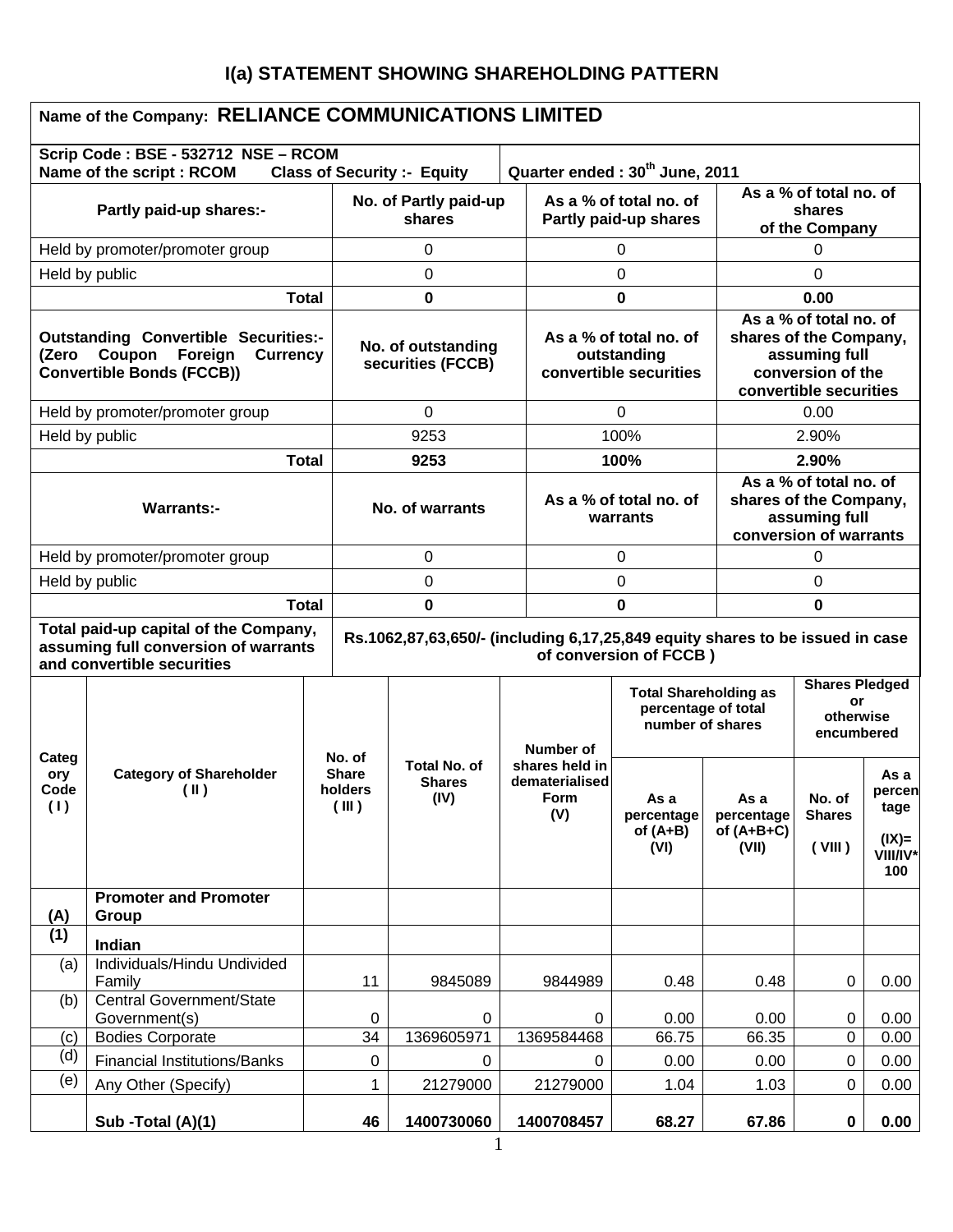| (2)          | Foreign                                                                                                |             |              |             |        |       |             |      |
|--------------|--------------------------------------------------------------------------------------------------------|-------------|--------------|-------------|--------|-------|-------------|------|
| (a)          | Individuals(Non-Resident                                                                               |             |              |             |        |       |             |      |
|              | Individuals/ Foreign<br>Individuals)                                                                   | 0           | 0            | 0           | 0.00   | 0.00  | $\pmb{0}$   | 0.00 |
| (b)          | <b>Bodies Corporate</b>                                                                                | 0           | 0            | 0           | 0.00   | 0.00  | 0           | 0.00 |
| (c)          | Institutions                                                                                           | 0           | 0            | $\mathbf 0$ | 0.00   | 0.00  | $\mathbf 0$ | 0.00 |
| (d)          | Any Other (Specify)                                                                                    | 0           | 0            | $\pmb{0}$   | 0.00   | 0.00  | $\mathbf 0$ | 0.00 |
|              | Sub -Total (A)(2)                                                                                      | $\bf{0}$    | 0            | 0           | 0.00   | 0.00  | $\mathbf 0$ | 0.00 |
|              | <b>Total Shareholding of</b><br><b>Promoter and Promoter</b><br>Group (A)=(A)(1)+(A)(2)                | 46          | 1400730060   | 1400708457  | 68.27  | 67.86 | 0           | 0.00 |
| (B)          | <b>Public Shareholding</b>                                                                             |             |              |             |        |       |             |      |
| (1)          | <b>Institutions</b>                                                                                    |             |              |             |        |       | N.A.        | N.A. |
| (a)          | Mutual Funds /UTI                                                                                      | 215         | 137 28 504   | 13302616    | 0.67   | 0.67  | $\mathbf 0$ | 0.00 |
| (b)          | <b>Financial Institutions/Banks</b>                                                                    | 378         | 5425624      | 5308334     | 0.26   | 0.26  | $\mathbf 0$ | 0.00 |
| (c)          | Central Government/State<br>Government(s)                                                              | 62          | 984655       | 103376      | 0.05   | 0.05  | 0           | 0.00 |
| (d)          | <b>Venture Capital Funds</b>                                                                           | 0           | 0            | 0           | 0.00   | 0.00  | $\mathbf 0$ | 0.00 |
| (e)          | <b>Insurance Companies</b>                                                                             | 29          | 163894196    | 163888117   | 7.99   | 7.94  | $\mathbf 0$ | 0.00 |
| (f)          | Foreign Institutional<br>Investors                                                                     | 496         | 173535438    | 173412778   | 8.46   | 8.41  | 0           | 0.00 |
| (g)          | Foreign Venture Capital<br>Investors                                                                   | 0           | 0            | 0           | 0.00   | 0.00  | 0           | 0.00 |
| (h)          | Any Other (Specify)                                                                                    | 0           | 0            | 0           | 0.00   | 0.00  | 0           | 0.00 |
|              |                                                                                                        |             |              |             |        |       |             |      |
| (2)          | Sub -Total (B)(1)                                                                                      | 1180        | 3575 68 417  | 356015221   | 17.43  | 17.32 | 0           | 0.00 |
| (a)          | <b>Non-Institutions</b>                                                                                |             |              |             |        |       | N.A.        | N.A. |
| (b)          | <b>Bodies Corporate</b><br><b>Individuals</b>                                                          | 8231        | 35920114     | 35257683    | 1.75   | 1.74  | $\mathbf 0$ | 0.00 |
|              | i. Individual<br>shareholders<br>holding<br>nominal<br>sharecapital<br>up<br>to                        |             |              |             |        |       |             |      |
|              | Rs.1Lakh.                                                                                              | 2057226     | 222032614    | 179812974   | 10.82  | 10.76 | 0           | 0.00 |
|              | ii. Individual<br>shareholders<br>holding<br>nominal<br>sharecapital in excess of                      |             |              |             |        |       |             |      |
| (c)          | Rs.1Lakh.                                                                                              | 203         | 20564473     | 20053832    | 1.00   | 1.00  | $\mathbf 0$ | 0.00 |
| $\mathbf{1}$ | Any Other (Specify)                                                                                    | 0           | $\Omega$     | 0           | 0.00   | 0.00  | N/A         | N/A  |
|              | NRIs/OCBs                                                                                              | 20194       | 15068780     | 11518693    | 0.73   | 0.73  | 0           | 0.00 |
|              | Sub - Total (B)(2)                                                                                     | 2085854     | 293585981    | 246643182   | 14.31  | 14.22 | 0           | 0.00 |
|              | <b>Total Public Shareholding</b><br>$B=(B)(1)+(B)(2)$                                                  | 2087034     | 6511 54 398  | 602658403   | 31.73  | 31.55 | $\mathbf 0$ | 0.00 |
|              | TOTAL $(A) + (B)$                                                                                      | 2087080     | 20518 84 458 | 2003366860  | 100.00 | 99.41 | 0           | 0.00 |
| (C)          | <b>Shares held by Custodians</b><br>against<br>which<br>and<br>Depository Receipts have<br>been issued | 1           | 1 21 42 423  | 1 21 42 423 | 0.00   | 0.59  | $\pmb{0}$   | 0.00 |
| 1            | <b>Promoter and Promoter</b><br>Group                                                                  | $\mathbf 0$ | $\pmb{0}$    | 0           | 0.00   | 0.00  | 0           | 0.00 |
| 2            | <b>Public</b>                                                                                          | 1           | 12142423     | 12142423    | 0.00   | 0.59  | 0           | 0.00 |
|              |                                                                                                        |             |              |             |        |       |             |      |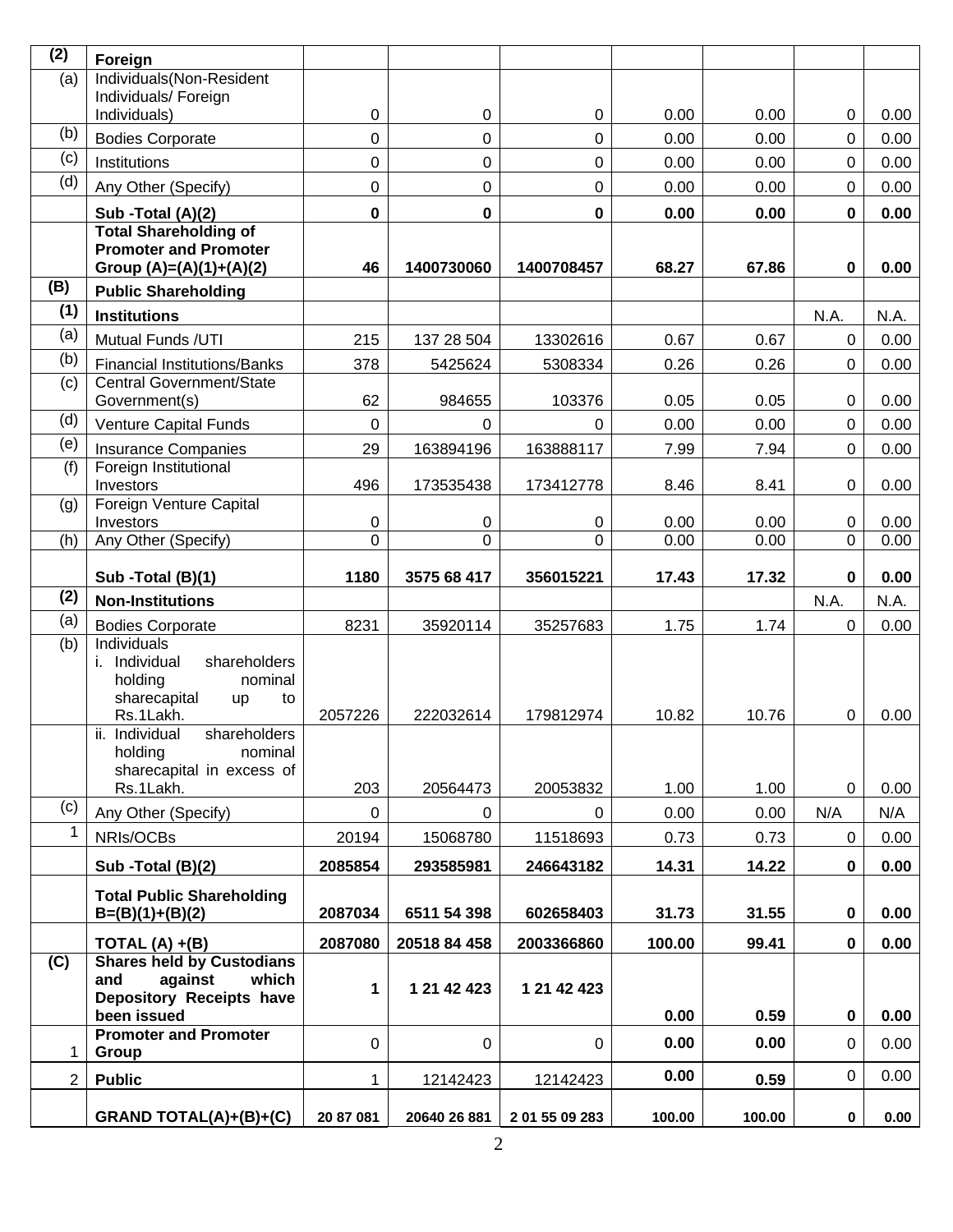| I(b)                | Statement showing shareholding of persons belonging to the category "Promoter and Promoter Group" |                          |                                                                |                      |                                  |                                                                                |  |
|---------------------|---------------------------------------------------------------------------------------------------|--------------------------|----------------------------------------------------------------|----------------------|----------------------------------|--------------------------------------------------------------------------------|--|
|                     |                                                                                                   | <b>Total shares held</b> | <b>Shares Pledged or otherwise</b><br>encumbered               |                      |                                  |                                                                                |  |
| <b>Sr No</b><br>(1) | Name of the shareholder<br>(II)                                                                   | <b>Number</b><br>(III)   | As a % of<br><b>Grand total</b><br>$(A)+(B)$<br>$+(C)$<br>(IV) | <b>Number</b><br>(V) | As a %<br>(VI)=(V)/(III)*<br>100 | As a % of<br>grand total<br>$(A)+(B)+(C)$<br>of Sub-<br>clause (I)(a)<br>(VII) |  |
| 1                   | <b>AAA Communication Private Limited</b>                                                          | 723110172                | 35.04                                                          | $\mathbf 0$          | 0.00                             | 0.00                                                                           |  |
| $\overline{2}$      | AAA Industries Private Limited                                                                    | 300000000                | 14.53                                                          | $\mathbf 0$          | 0.00                             | 0.00                                                                           |  |
| 3                   | ADA Enterprises and Ventures Private<br>Limited                                                   | 300000000                | 14.53                                                          | $\overline{0}$       | 0.00                             | 0.00                                                                           |  |
| 4                   | Hansdhwani Trading Company Pvt. Ltd                                                               | 40                       | 0.00                                                           | $\mathbf 0$          | 0.00                             | 0.00                                                                           |  |
| 5                   | Shri Jai Anmol A. Ambani                                                                          | 1669759                  | 0.08                                                           | $\mathbf 0$          | 0.00                             | 0.00                                                                           |  |
| 6                   | Mast Jai Anshul A. Ambani (through Father<br>and natural guardian Shri Anil D. Ambani)            | 100                      | 0.00                                                           | $\Omega$             | 0.00                             | 0.00                                                                           |  |
| 7                   | Reliance ADA Group Trustees Private<br>Limited - Trustees of RCOM ESOS Trust                      | 21279000                 | 1.03                                                           | $\Omega$             | 0.00                             | 0.00                                                                           |  |
| 8                   | <b>Reliance Capital Limited</b>                                                                   | 8441758                  | 0.41                                                           | $\Omega$             | 0.00                             | 0.00                                                                           |  |
| 9                   | Shrikrishna Tradecom LLP                                                                          | 1500000                  | 0.07                                                           | $\Omega$             | 0.00                             | 0.00                                                                           |  |
| 10                  | Shreeji Comtrade LLP                                                                              | 1500000                  | 0.07                                                           | $\Omega$             | 0.00                             | 0.00                                                                           |  |
| 11                  | Reliance Innoventures Private Limited                                                             | 11529001                 | 0.56                                                           | $\mathbf 0$          | 0.00                             | 0.00                                                                           |  |
| 12                  | Shri Anil D. Ambani                                                                               | 1859171                  | 0.09                                                           | $\Omega$             | 0.00                             | 0.00                                                                           |  |
| 13                  | Smt. Kokila D. Ambani                                                                             | 4665227                  | 0.23                                                           | $\mathbf 0$          | 0.00                             | 0.00                                                                           |  |
| 14                  | Smt. Tina A. Ambani                                                                               | 1650832                  | 0.08                                                           | $\mathbf 0$          | 0.00                             | 0.00                                                                           |  |
| 15                  | Technologies<br><b>Solaris</b><br>Private<br>Information<br>Limited                               | 850000                   | 0.04                                                           | 0                    | 0.00                             | 0.00                                                                           |  |
| 16                  | Sonata Investments Limited                                                                        | 22675000                 | 1.10                                                           | $\mathbf 0$          | 0.00                             | 0.00                                                                           |  |
|                     | <b>TOTAL</b>                                                                                      | 1400730060               | 67.86                                                          | $\mathbf 0$          | 0.00                             | 0.00                                                                           |  |

#### **I(c) Statement showing shareholding of persons belonging to the category "Public" and holding more than 1% of the total number of shares**

| Sr.<br>No. | Name of the shareholder                         | No of shares | Shares as a percentage of total number of<br>shares{i.e., Grand Total (A)+(B)+(C)<br>indicated in statement at para(I)(a) above} |
|------------|-------------------------------------------------|--------------|----------------------------------------------------------------------------------------------------------------------------------|
|            | Life Insurance Corporation of India             | 149603497    | 7.25                                                                                                                             |
| 2          | Ontario Teachers' Pension Plan Board-Np3A - All | 30422352     | 1.47                                                                                                                             |
|            | <b>TOTAL</b>                                    | 180025849    | 8.72                                                                                                                             |

## **I(d) Statement showing details of locked -in shares**

| Sr.<br>No. | Name of the shareholder | Category of<br>shareholders<br>(Promoters/<br>Public) | No of<br>locked-in<br>shares | Locked-in shares as a<br>percentage of total number of<br>shares{i.e., Grand Total<br>$(A)+(B)+(C)$ indicated in<br>statement at para(I)(a) above} |
|------------|-------------------------|-------------------------------------------------------|------------------------------|----------------------------------------------------------------------------------------------------------------------------------------------------|
|            | Nil                     | N.A.                                                  | N.A.                         | ---                                                                                                                                                |
|            | Total                   |                                                       |                              |                                                                                                                                                    |